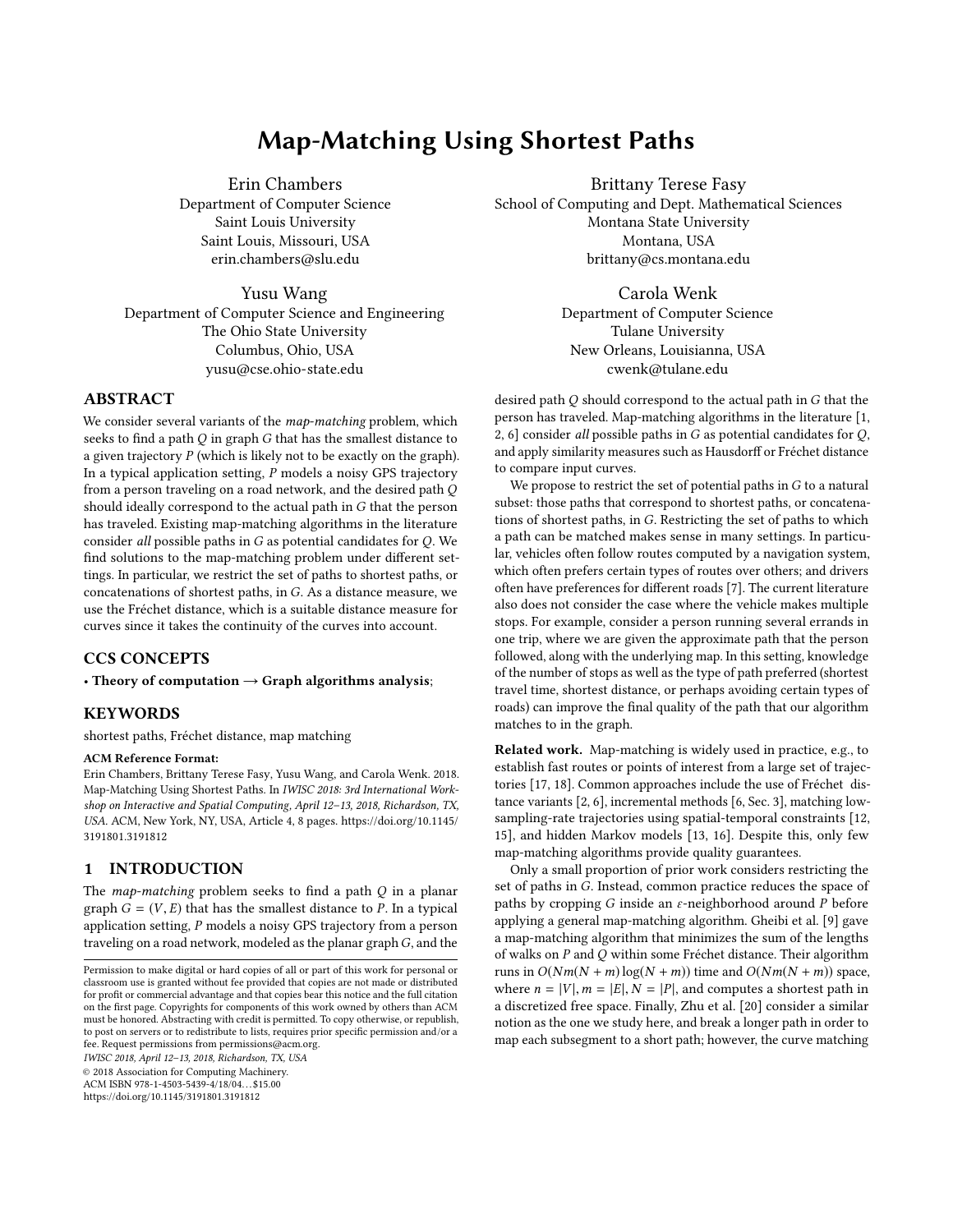is done via a "Longest Common Subsequence" score, incorporating Hausdorff like similarity measures, and does not guarantee absolutely shortest paths for each sub trajectory matched.

Our contribution. We provide algorithms for variants of the map-matching problem, in which the set of paths are restricted to shortest paths, or concatenations of shortest paths, in the graph  $1$ . As a distance measure between paths, we use the Fréchet distance, which is a standard distance measure for curves in this setting that produces better matchings than some others, such as the Hausdorff distance, since it takes the continuity of the curves into account.

In Section [3,](#page-1-1) we provide an algorithm to match  $P$  to the shortest possible path within a given Fréchet distance in G. We prove properties of a distance function on the free space and we compute it incrementally, which allows us to use less space than [\[9\]](#page-6-10). In Section [4,](#page-4-0) we give algorithms to match  $P$  to concatenations of shortest paths in  $G$ : In the **min-** $k$  variant, we find a path  $Q$  in  $G$ consisting of the smallest number  $k$  of shortest path pieces that does not exceed a given Fréchet distance. In the min-ε variant, we find a path Q in G consisting of at most  $k$  shortest paths, for given  $k$ , such that the Fréchet distance to  $P$  is minimized. We assume that all break-points between shortest paths lie on vertices of G and map to vertices of P. In Section [5,](#page-5-0) we relax this constraint on the breakpoints, and provide approximation algorithms that approximate the number of shortest path pieces as well as the Fréchet distance  $\varepsilon$ when break-pointscan lie in the interior of edges in G and can be mapped to the interior of edges of P.

To the best of our knowledge, we present the first study of Fréchet-based map-matching algorithms that consider a subset of paths with pre-defined properties in G to be matched to P. Our paper expands this new perspective on map-matching and provides further theoretical foundations for the practically relevant problem, where we consider a restricted set of path classes.

## 2 PRELIMINARIES

Let  $G = (V, E)$  be a geometric graph where each node in V is embedded in the Euclidean space, and each graph edge is mapped to the segment connecting its two nodes. Let  $P$  be a polygonal path. We parameterize each (undirected) edge  $e = (u, v) \in E$  linearly by  $e(s) := (1 - s)u + sv$  for  $s \in [0, 1]$ , where the direction of the parameterization is fixed, but arbitrary. Let  $p_0, p_1, \ldots, p_N$  be the sequence of  $N+1$  vertices defining the polygonal path  $P$ . We identify each of these vertices with a point in the plane, and we parameterize each line segment edge  $e_i = (p_i, p_{i+1})$  linearly by  $p_i(t) := (1-t)p_i +$ <br>thus for  $t \in [0, 1]$ . We use  $P[n]$ , all to denote the polygonal subpaths *tp*<sub>i+1</sub> for  $t \in [0, 1]$ . We use  $P[p_i, p]$  to denote the polygonal subpath from  $p_i$ , to some other point  $p \in P$ from  $p_i$  to some other point  $p \in P$ .

The length of a path or subpath, either in  $G$  or  $P$ , is simply the sum of all edge-lengths in the path; in the case of partial edges, we use the fact that we have an arc length parameterization of all edges, and take the arc length of the partial edge.

We are interested in finding a path in G that is close to an input path P. To measure this closeness, we use the Fréchet dis-tance [\[8\]](#page-6-11). Consider any two curves  $\alpha, \beta : [0,1] \rightarrow R^2$ . Let  $\phi$ <br>and  $\psi$  be orientation-preserving homeomorphisms that serve as and  $\psi$  be orientation-preserving homeomorphisms that serve as

<span id="page-1-2"></span>

Figure 1: We illustrate the parameter space  $G \times P$ , a graph G (shown in red with white vertices) times a path  $P$  of length four. For convenience, the path is drawn as a straight path. A slice is the graph cross an edge  $e$  of the path:  $G \times e$ ; see the shaded pink region. A level is the graph cross a vertex  $v$  in the path:  $G \times v$ . Each level can be thought of as a copy of  $G$ .

reparameterizations of [0, <sup>1</sup>]. We can measure the distance between  $(α ∘ φ)$  and  $(β ∘ ψ)$  pointwise, and take the supremum. Then, the Fréchet distance  $\delta_F(\alpha, \beta)$  is defined to be the infimum of this measurement over all reparameterizations  $\phi$  and  $\psi$ . Formally:  $\delta_F(\alpha, \beta) = \inf_{\phi, \psi} \sup_{s,t \in [0,1]} ||(\alpha \circ \phi)(t) - (\beta \circ \psi)(t)||$ . Intuitively, one can imagine a man walking along one curve and a dog along the other, continuously from beginning to end without backtracking. Then, the Fréchet distance is the shortest leash needed to connect the man and dog on their walk.

In order to match the path to the graph, we consider the cell complex  $G \times P$ ; see Figure [1.](#page-1-2) By convention, we say that the graph  $G =$  $(V, E)$  is *horizontal* and the path *P* is *vertical*. For an edge  $(u, v) \in E$ and consecutive path vertices  $p_i$  and  $p_{i+1}$ , we consider the cell  $(u, v) \times (p_i, p_{i+1}) \subseteq G \times P$  to be drawn with  $(u, v)$  as a horizontal<br>edge and  $(h, h, \cdot)$  as a vertical edge as shown in Figure 2. A slice edge and  $(p_i, p_{i+1})$  as a vertical edge, as shown in Figure [2.](#page-2-0) A slice<br>is the graph G cross an edge  $(p_i, p_{i+1})$  of the path  $G \times (p_i, p_{i+1})$ is the graph G cross an edge  $(p_i, p_{i+1})$  of the path,  $G \times (p_i, p_{i+1})$ , and a level is the graph cross a vertex  $p_i$  of the path,  $G \times p_i$ .<br>For  $c > 0$ , the corresponding free space digaram D, is the

For  $\varepsilon > 0$ , the corresponding free space diagram  $D_{\varepsilon}$  is the subset of  $G \times P$  such that for all pairs  $(q, p) \in D_{\varepsilon}$ , the following inequality is satisfied:  $||g-p|| \leq \varepsilon$ . The free space of a cell is equal to an ellipse intersected with the cell [\[3\]](#page-6-16). As a consequence, equality  $||q-p|| = \varepsilon$ holds for at most two points on each vertical or horizontal edge in the complex. On a vertical edge  $u \times (p_i, p_{i+1})$ , we denote these two<br>points by  $a^i$ , and  $b^i$ . Where appropriate we clightly abuse notation points by  $a_u^i$  and  $b_u^i$ . Where appropriate, we slightly abuse notation<br>and use  $a_v^i$  to also identify the parameter t for which  $a_v(t) = a_v^i$ . In and use  $a_{tt}^i$  to also identify the parameter t for which  $p_i(t) = a_{tt}^i$ . In this way, we say  $a^i \leq b^i$ . I identice on a horizontal edge  $(u, v) \times v$ . this way, we say  $a_u^i \leq b_u^i$ . Likewise, on a horizontal edge  $(u, v) \times p_i$ ,<br>we denote  $c^i \leq d^i$  as the points for which  $||c^i - p_i|| = ||d^i - p_i|| = \varepsilon$ . we denote  $c_u^i \leq d_u^i$  as the points for which  $||c_u^i - p_i|| = ||d_u^i - p_i|| = \varepsilon$ ; see Figure [2.](#page-2-0)

## <span id="page-1-1"></span>3 SHORTEST AMONG MATCHING PATHS

In this section, we consider only paths in  $G$  that have restricted Fréchet distance to an input polygonal curve, and among those paths, we wish to find a shortest path. In short, we are interested in finding the shortest matching path:

<span id="page-1-0"></span> $^{\rm 1}{\rm We}$  note that while it has been recognized that factors other than purely shortest distances may affect how people choose routes (see e.g [\[21\]](#page-7-2)), many advanced models still rely heavily on the shortest path assumption e.g., [\[4,](#page-6-12) [5,](#page-6-13) [11,](#page-6-14) [14,](#page-6-15) [19\]](#page-7-3)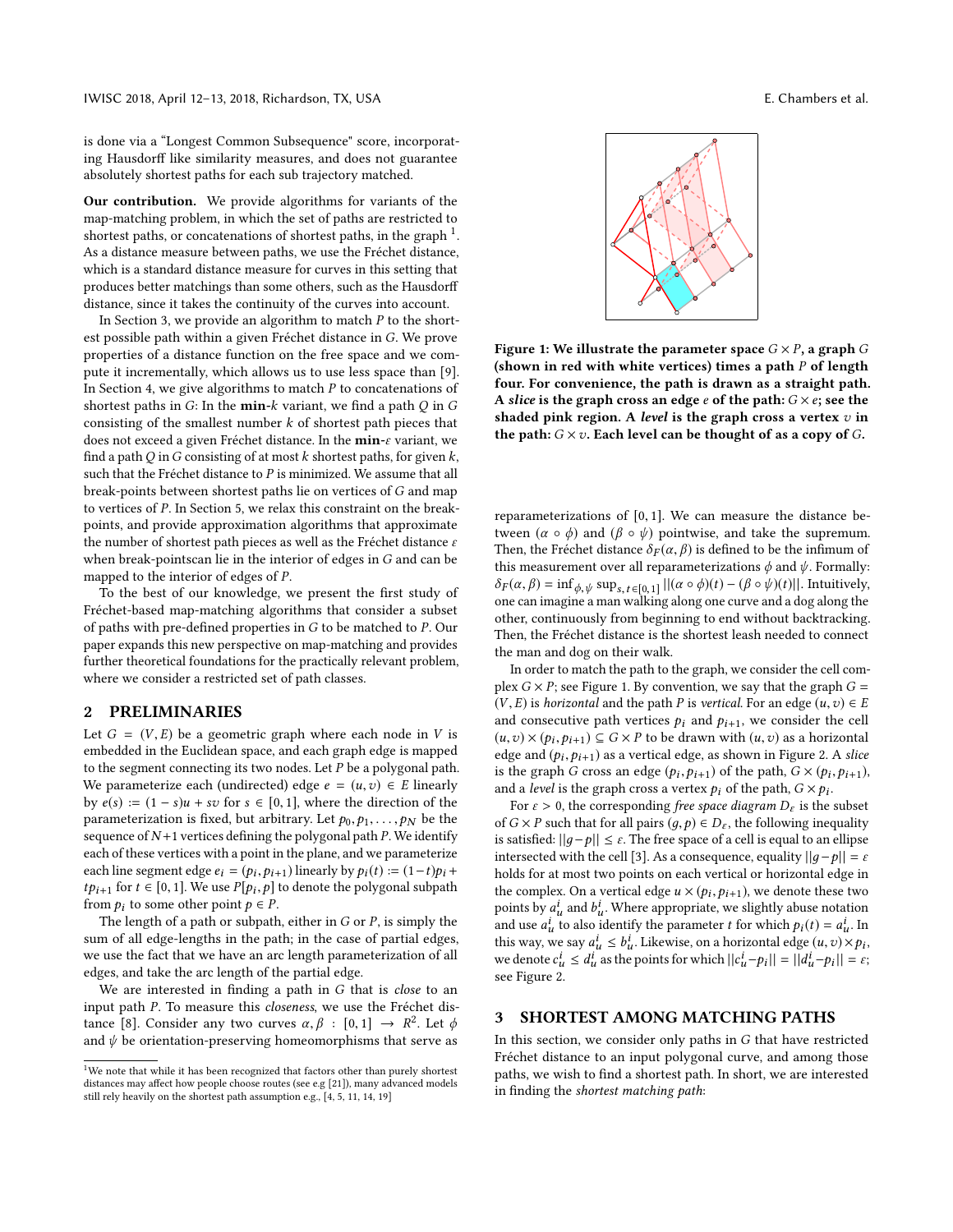<span id="page-2-0"></span>



Figure 2: We illustrate one free space cell  $(u, v) \times (p_i, p_{i+1})$ ,<br>where  $(u, v)$  is an edge in the graph and  $v, w$ , are consecwhere  $(u, v)$  is an edge in the graph and  $p_i, p_{i+1}$  are consec-<br>utive points in P. The free space is equivalent to an ellipse utive points in P. The free space is equivalent to an ellipse intersecting this rectangle. Therefore, each edge of the rectangle has at most two points  $(g, p)$  for which  $||g - p|| = \varepsilon$ .

PROBLEM 1 (SHORTEST MATCHING PATH). Given a parameter  $\varepsilon$  > <sup>0</sup> and a path P, find the shortest path in G that is within Fréchet distance ε to P.

Note that the source and destination of such a "shortest path" may not be graph nodes in G. We provide an incremental algorithm for computing such a shortest matching path. Our algorithm computes a distance function on all edges of the free space. We also prove properties of this distance functions which may be of independent interest.

# 3.1 Algorithm

Any path Q in G with  $\delta_F(P,Q) \leq \varepsilon$  corresponds to a P-monotone path  $\pi$  in free space  $D_{\varepsilon} \subseteq G \times P$ . A shortest such path Q then corresponds to a shortest P-monotone path  $\pi$  in  $D_{\varepsilon}$ , where the length of  $\pi$  is only measured along G, i.e., in the horizontal direction. Our algorithm follows a dynamic programming approach that combines the computation of paths in the free space diagram with shortest path computations.

We define a function  $\varphi : G \times P \to \mathbb{R}$  such that  $\varphi(q, p) =$  $\min_Q |Q|$ , where Q ranges over all paths in G ending at g such that  $\delta_P (PL_{R_1} | Q) \leq c$  and  $|Q|$  denotes the length of Q. If no such that  $\delta_F(P[p_0,p],Q) \leq \varepsilon$ , and |Q| denotes the length of Q. If no such path to  $(g, p)$  exists, then  $\varphi(g, p) = \infty$ . In particular,  $\varphi(g, p) = \infty$  for  $(q, p) \notin D_{\varepsilon}$ . We have that  $\varphi(q, p) = \min_{\pi} |\pi|$ , where  $\pi$  ranges over all P-monotone paths in  $D_{\varepsilon}$  that end at  $(g, p)$ , and the length  $|\pi|$  is measured along G only. We call  $\pi$  a G-shortest path, or shortest path for short. Thus,  $\varphi$  captures the length of G-shortest paths in free space. Our algorithm computes  $\varphi$  slice-by-slice over  $G \times P$ , with the goal to compute  $\varphi(q, p_N)$  for some  $q \in G$ . Observe that a G-shortest path  $\pi$  has to be monotone in each cell of  $G \times P$ . Therefore, it suffices to compute  $\varphi$  on the vertical and horizontal edges of  $G \times P$ . In each slice of  $G \times P$ , we perform a Bellman-Ford inspired computation to propagate  $\varphi$  between the vertical edges by relaxing along the horizontal edges.

For a vertical edge defined by  $v \in V$  and an edge  $(p_i, p_{i+1})$  of the path, let  $\varphi_{v,i}(t) : [0,1] \to \mathbb{R}$  be defined by  $\varphi_{v,i}(t) = \varphi(v, p_i(t))$ . For a horizontal edge defined by  $e \in E$  and a vertex  $p_i$  of the path, let  $\varphi_{e,i} : [0,1] \to \mathbb{R}$  be defined by  $\varphi_{e,i}(s) := \varphi(e(s),p_i)$ . Note that for each (undirected) edge  $(u, z) \in F$  we only stars and expunction for each (undirected) edge  $(u, v) \in E$ , we only store one  $\varphi$ -function, say,  $\varphi_{(u,v), i}(s)$ , since  $\varphi_{(v,u), i}(s) = \varphi_{(u,v), i}(1-s)$ .

<span id="page-2-10"></span><span id="page-2-8"></span><span id="page-2-7"></span><span id="page-2-5"></span><span id="page-2-2"></span><span id="page-2-1"></span>

| <b>Algorithm 1:</b> Shortest Among Fréchet-Matching Paths                                                                                                                                           |
|-----------------------------------------------------------------------------------------------------------------------------------------------------------------------------------------------------|
| 1 Initialize $\varphi_{v,i}(t) = \varphi_{e,i}(s) = \infty$ for all $v, e, i, s, t$ .<br><b>forall</b> $v \in V$ with $  v - p_0   \leq \varepsilon$ do<br>$\mathbf{2}$<br>$\phi_{v,0}(0) = 0$<br>3 |
| 4 forall $e \in E$ and $s \in [0, 1]$ with $  e(s) - p_0   \leq \varepsilon$ do<br>$\phi_{e,0}(s) = 0$<br>5                                                                                         |
| <b>for</b> $i = 0, \ldots, N$ <b>do</b> // Compute slices<br>6                                                                                                                                      |
| <b>forall</b> $v \in V$ and $t \in [0, 1]$ with $  v - p_i(t)   \leq \varepsilon$ do<br>7                                                                                                           |
| // Initialize vertical edges                                                                                                                                                                        |
| $\varphi_{v,i}(t) = \min{\{\varphi_{v,i}(a_v^i),\}}$<br>8                                                                                                                                           |
| $\min_{u \in Adj(v)} \min_{s \in [0,1]} {\{\varphi_{(u,v),i}(s) + (1-s)  u - v  \}}$                                                                                                                |
| while there exist edges $e \in E$ to be relaxed do<br>9                                                                                                                                             |
| // Compute vertical edges in slice i                                                                                                                                                                |
| forall $e = (u, v) \in E$ and $t \in [0, 1]$ do<br>10                                                                                                                                               |
| // Relax edge e (both directions)                                                                                                                                                                   |
| $\varphi_{v,i}(t) = \min{\varphi_{v,i}(t)},$<br>11                                                                                                                                                  |
| $\varphi_{u,i}(\max\{t,a_v^i\}) +   u-v  \}$                                                                                                                                                        |
| $\varphi_{u,i}(t) = \min{\varphi_{u,i}(t)},$<br>12                                                                                                                                                  |
| $\varphi_{v,i}(\max\{t,a_u^i\})+  u-v  \}$                                                                                                                                                          |
| forall $e \in E$ do<br>13                                                                                                                                                                           |
| // Compute horizontal edges in level $i + 1$                                                                                                                                                        |
| Compute $\varphi_{e, i+1}(s)$ according to Lemma 3.3.<br>14                                                                                                                                         |
|                                                                                                                                                                                                     |

<span id="page-2-9"></span><span id="page-2-4"></span><span id="page-2-3"></span>LEMMA 3.1 (VERTICAL MONOTONICITY). The function  $\varphi_{v,i}(t)$  is monotone non-increasing for  $t \in [a_v^i, b_v^i]$ .

PROOF. Observe that  $[a_v^i, b_v^i]$  corresponds to the intersection<br>the freespoce D, with the vertical edge. Since a measures the of the freespace  $D_{\varepsilon}$  with the vertical edge. Since  $\varphi$  measures the length of paths in D, in the C-direction only paths can move in length of paths in  $D_{\varepsilon}$  in the G-direction only, paths can move in the vertical direction without increasing in length. the vertical direction without increasing in length.

In particular, we note that a direct consequence of the above lemma is the fact that the minimum of this edge is attained at  $a_v^i$ :  $\varphi_{v,i}(a_v^i) \leq \varphi_{v,i}(t)$  for all  $t \in [a_v^i, b_v^i]$ .<br>Our dynamic programming algor-

 $\Omega_{\text{u}}(\mathcal{L}_{\text{v}}) = \tau \mathcal{L}_{\text{v}}(\mathcal{L}_{\text{v}})$  for all  $\tau \in \mathcal{L}_{\text{v}}(\mathcal{L}_{\text{v}})$ . Algorithm [1,](#page-2-1) is based on the reachability propagation introduced by Alt and Godau to compute the Fréchet distance [\[3\]](#page-6-16). Instead of propagating binary reachability information from cell to cell, we propagate function values for  $\varphi$  along vertical and horizontal edges of  $G\times P$ . We will see in Lemma [3.4](#page-3-1) and Lemma [3.5](#page-3-2) that  $\varphi$  is piecewise linear on a vertical or horizontal edge. We therefore store each  $\varphi_{v,i}(t)$  and  $\varphi_{e,i}(s)$  as a list of linear pieces. Updates such as the ones in lines [8,](#page-2-2) [11,](#page-2-3) [12](#page-2-4) then take linear time in the length of the lists. The condition in line [9](#page-2-5) is true if there exists an edge  $e = (u, v)$  such that  $\varphi_{v,i}(t)$  or  $\varphi_{u,i}(t)$ are updated in lines [11](#page-2-3) and [12.](#page-2-4)

## 3.2 Properties

Algorithm [1](#page-2-1) is based on the recursive formulas given in Lemma [3.2](#page-2-6) and Lemma [3.3.](#page-3-0)

<span id="page-2-6"></span>LEMMA 3.2 (COMPUTE VERTICAL EDGES). Consider a vertical edge  $v \times (p_i, p_{i+1})$  for any  $v \in V$  and  $i \in \{0, ..., N\}$ . Then,<br>for any  $t \in [0, 1]$  we have: for any  $t \in [0, 1]$ , we have: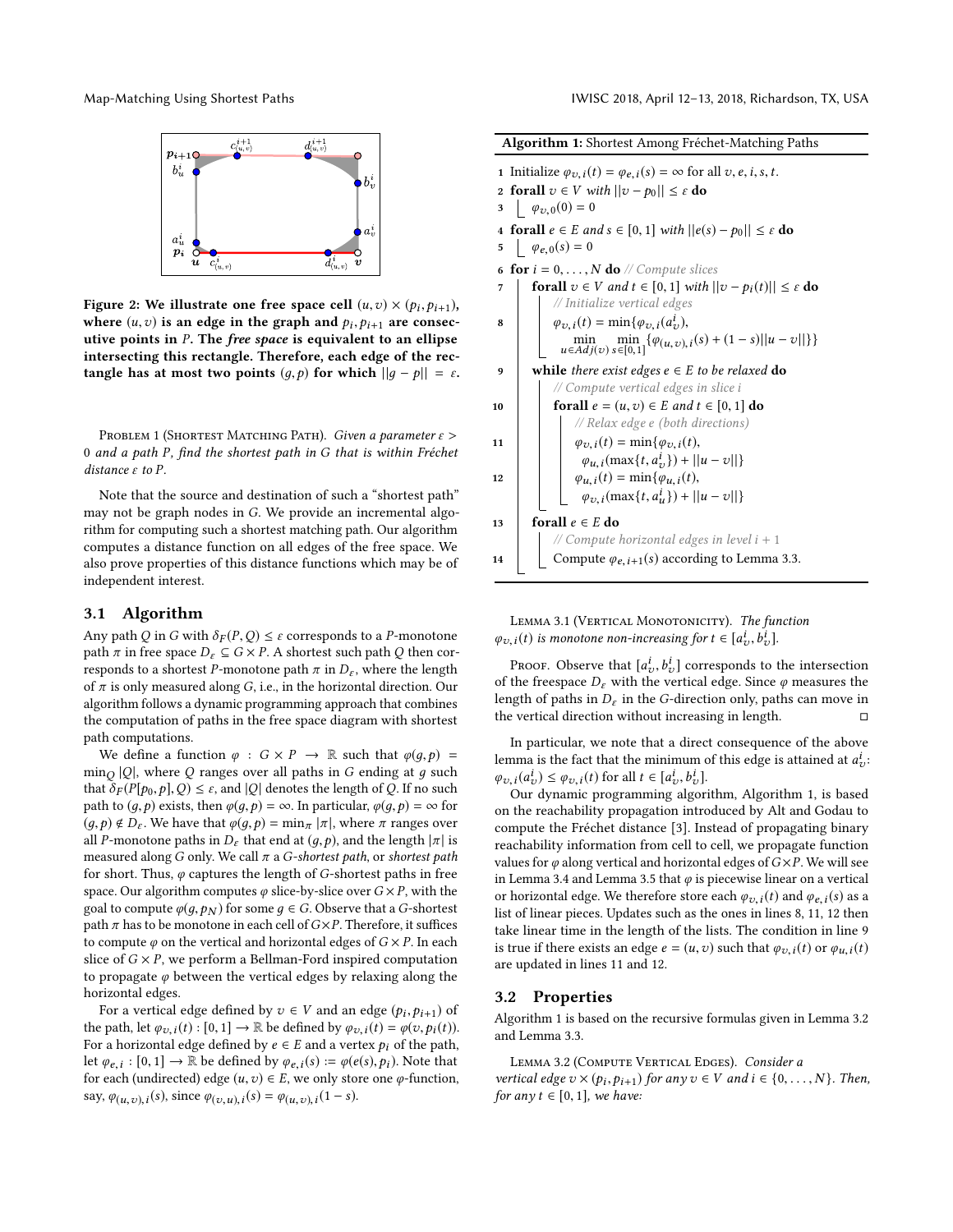IWISC 2018, April 12–13, 2018, Richardson, TX, USA E. Chambers et al.

• If 
$$
||v - p_i(t)|| > \varepsilon
$$
 then  $\varphi_{v,i}(t) = \infty$ .  
\n• If  $||v - p_i(t)|| \le \varepsilon$  then  $\varphi_{v,i}(0) = 0$ , and for  $t \in (0, 1]$ :  
\n
$$
\varphi_{v,i}(t) = \min \left\{ \begin{array}{l} \varphi_{v,i}(a_v^i), \\ \min_{u \in Adj(v)} \varphi_{u,i}(\max\{t, a_u^i\}) + ||u - v||, \\ \min_{u \in Adj(v)} \sup_{s \in [0, 1]} {\varphi_{(u, v), i}(s) + (1 - s)||u - v||} \end{array} \right\}
$$

PROOF. The first two equalities follow directly from the definition of  $\varphi$ . To prove the third equality, consider a shortest monotone path  $\pi$  in  $D_{\varepsilon}$  ending at  $(v, p_i(t))$  for some  $t \in [0, 1]$ . The last segment of  $\pi$  connects to one of the following:

- (1) The bottom-most feasible point,  $a_v^i$ , on the same vertical<br>edge  $v \times (b_1, b_2, \ldots)$ edge  $v \times (p_i, p_{i+1}),$
- (2) a point on a vertical edge  $u \times (p_i, p_{i+1})$  for a vertex  $u \in V$ adjacent to  $v$ , or
- (3) a point on a horizontal edge  $(u, v) \times p_i$  for a vertex  $u \in V$ adjacent to v.

A shortest monotone path always exists for which this last segment is a straight-line segment. The three cases correspond to the three values minimized over in the theorem. Measuring lengths in G, we observe that vertical paths in  $D_{\varepsilon}$  have length zero. Hence, the length of the corresponding path in G in the first case is  $\varphi_{v,i}(a_v^i)$ ,<br>the lengths in the other cases minimize over all vertices u odiothe lengths in the other cases minimize over all vertices u adja-<br>cent to z, and the value  $\mathcal{L}$ , (t) is the minimum of these three cent to v, and the value  $\varphi_{v,i}(t)$  is the minimum of these three lengths. In the second case, the projection of  $\pi$  onto G traverses the entire edge  $(u, v)$ , which contributes length  $||u - v||$ . The third case minimizes over all possible connections to the horizontal edge  $e \times p_i$  where  $e = (u, v)$ . A segment connecting  $(v, p_i(t))$  to a point  $(e(s), p_i)$  has length  $(1 - s)||u - v||$ , assuming *e* is parameterized by  $e(s) = (1 - s)u + sv.$ 

<span id="page-3-0"></span>LEMMA 3.3 (COMPUTE HORIZONTAL EDGES). Consider a horizontal edge  $e \times p_{i+1}$  for any  $e = (u, v) \in E$  and  $i \in \{0, ..., N\}$ . Then, for any  $s \in [0, 1]$  we have:

• 
$$
\varphi_{e,0}(s) = \begin{cases} 0, & \text{if } ||e(s) - p_0|| \le \varepsilon \\ \infty, & \text{else} \end{cases}
$$

$$
\begin{array}{c}\n\bullet \varphi_{e,0}(s) = \\ \bullet \quad \text{If } ||\varphi(s) - \varphi_{e,1}|| > \epsilon \quad \text{the} \\
\bullet \quad \text{If } ||\varphi(s) - \varphi_{e,1}|| > \epsilon\n\end{array}
$$

- If  $||e(s) p_{i+1}|| > \varepsilon$ , then  $\varphi_{e,i+1}(s) = \infty$ .
- If  $||e(s) p_{i+1}|| \leq \varepsilon$ , then

<span id="page-3-3"></span>
$$
\varphi_{e,i+1}(s) = \min \left\{ \begin{array}{ll} \varphi_{u,i}(b_{u}^{i}) + s||u - v||, \\ \varphi_{v,i}(b_{v}^{i}) + (1 - s)||u - v||, \\ \min_{s' \in [0,1]} {\{\varphi_{e,i}(s') + |s - s'| \cdot ||u - v||\}} \end{array} \right. \tag{1}
$$

PROOF. The first two equalities follow directly from the definition of  $\varphi$ . It remains to prove the last equality given in Equation [\(1\)](#page-3-3). Consider a shortest monotone path  $\pi$  in  $D_{\varepsilon}$  ending at (e(s),  $p_{i+1}$ ). The last segment of  $\pi$  connects to one of the following:

- (1) a point on the vertical edge  $u \times (p_i, p_{i+1})$ ,<br>(2) a point on the vertical edge  $v \times (p_i, p_{i+1})$ ,
- (2) a point on the vertical edge  $v \times (p_i, p_{i+1})$ , or
- (3) a point on the horizontal edge  $e \times p_i$ .

These cases correspond to the three values minimized over in Equa-tion [\(1\)](#page-3-3). By definition,  $\varphi_{e,i+1}(s)$  is the minimum of these three values. In the first case, the last segment of  $\pi$  connects to  $b^i_{\mu}$  (or to a point below it on  $\mu \times (n, h, \ldots)$  with the same value of  $\omega$ ) to a point below it on  $u \times (p_i, p_{i+1})$  with the same value of  $\varphi$ ),<br>since  $\varphi$ ,  $(t)$  is monotone decreasing; the length of this segment since  $\varphi_{v,i}(t)$  is monotone decreasing; the length of this segment is  $s||u - v||$ . The second case is analogous to the first case, for the other vertical edge in the free space cell. The third case minimizes

over all possible connections to the horizontal edge  $e \times p_i$ . A seg-<br>ment connecting  $(e(s), p_i)$ , i.e.,  $\log a$  point  $(e(s'), p_i)$  has length  $|s - s'|$ . ment connecting  $(e(s), p_{i+1})$  to a point  $(e(s'), p_i)$  has length  $|s - s'|$ .  $||u - v||.$ 

The following two lemmas will be used to prove correctness of Algorithm [1](#page-2-1) in Theorem [3.6.](#page-3-4)

<span id="page-3-1"></span>LEMMA 3.4 (VERTICAL FUNCTION COMPLEXITY). Let

 $v \times (p_i, p_{i+1})$  be a vertical edge. Then, for  $t \in [a_e^i, b_v^i]$ , the function  $a_e$ ,  $\ldots$  is piecewise constant and monotone non-increasing with  $\lim_{\alpha \to 0} \frac{\partial u}{\partial x}$ ,  $\lim_{\alpha \to 0} \frac{\partial u}{\partial y}$ ,  $\lim_{\alpha \to 0} \frac{\partial u}{\partial y}$ ,  $\lim_{\alpha \to 0} \frac{\partial u}{\partial y}$ ,  $\lim_{\alpha \to 0} \frac{\partial u}{\partial y}$ ,  $\lim_{\alpha \to 0} \frac{\partial u}{\partial y}$ complexity O(n).

Proof. If  $t \in [a_{v}^{1}, b_{v}^{i}]$ , then  $\phi_{v,i}(t) \leq \phi_{v,i}(a_{v}^{i})$  since the path  $m, \rho(a_{v}^{1})$  to  $\rho(t)$  has length zero in G. The enchange of each from  $p(a_v^1)$  to  $p(t)$  has length zero in G. The endpoints of each<br>constant piece in  $a_v$  (t) can only be lower endpoints  $a_v^i$  of the free constant piece in  $\varphi_{v,i}(t)$  can only be lower endpoints  $a^i_u$  of the free<br>space on vertical edges  $u \times (v, v, \cdot)$  for any  $u \in V$ . Hence, the space on vertical edges  $u \times (p_i, p_{i+1})$ , for any  $u \in V$ . Hence, the complexity is  $O(n)$ complexity is  $O(n)$ .

<span id="page-3-2"></span>LEMMA 3.5 (HORIZONTAL FUNCTION COMPLEXITY). Let  $e \times p_i$  be a horizontal edge. Then, for  $s \in [c_e^i, d_e^i]$ , the function  $\varphi_{e,i}$  is a piecewise-<br>linear function, where each piece is of slope  $||e|| - ||e||$  or zero. Note  $\frac{d}{dt}$  linear function, where each piece is of slope  $||e||$ ,  $-||e||$  or zero. Note<br>that such a function is necessarily  $||e||$ , inschitz, Eurthermora, the that such a function is necessarily  $||e||$ -Lipschitz. Furthermore, the complexity of  $\varphi_{e,i}$  is  $O(i)$ .

PROOF. We prove this claim by induction on  $i$ . By definition, we know that  $\varphi_{e,0}(s) = 0$  for all  $s \in [c_e^0, d_e^0]$ . As a consequence of a linear space of a linear Lemma [3.3,](#page-3-0) we have that  $φ_{e, i+1}$  is the lower envelope of a linear<br>function with slope light a linear function with slope  $\alpha$  all and function with slope  $||e||$ , a linear function with slope  $-||e||$ , and  $\min_{s' \in [0,1]} {\varphi_{e,i}(s') + |s - s'| \cdot ||e||}$ . Since, by inductive hypothe-<br>sis  $\varphi_{e,i}$  is piecewise linear where each piece is of slope  $||e||$  –  $||e||$ sis,  $\varphi_{e,i}$  is piecewise linear, where each piece is of slope  $||e||$ , - $||e||$ <br>or zero, the minimum of the lost term is attained as follows: If or zero, the minimum of the last term is attained as follows: If then  $s' = d_e^i$ . Hence, the function  $\varphi_{e,i+1}$  consists of a translated<br>conv of  $\varphi$ , with at most two additional linear pieces at each end  $\frac{i}{e}$  then  $s' = c_e^i$  and  $c_e^i \le s \le d_e^i$ , then  $s' = s$ , and if  $d_e^i \le s$ ,  $s' = d_e^i$ . Hence the function  $a_{e, i+1}$  consists of a translated copy of  $\varphi_{e,i}$  with at most two additional linear pieces at each end.<br>Therefore, we know that  $\varphi_{e,i}$ , has the desired structure, and its Therefore, we know that  $\varphi_{e,i+1}$  has the desired structure, and its complexity is  $O(i)$ .

We prove the correctness and analyze the runtime of Algorithm [1](#page-2-1) in the following theorem:

<span id="page-3-4"></span>Theorem 3.6 (Correctness and Time Complexity). Algorithm [1](#page-2-1) computes the length of a shortest matching path in  $O(N(kmn + mN))$ time and  $O(n^2 + mN)$  space, where k is the number of edges in the<br>shortest matching path in  $G$ shortest matching path in G.

PROOF. For each vertical edge  $v \times (p_i, p_{i+1})$  (and each horizontal<br>re e  $\times$  0.) we compute  $a_i$  : (and  $a_i$  : respectively). The time for edge  $e \times p_i$ ), we compute  $\varphi_{v,i}$  (and  $\varphi_{e,i}$ , respectively). The time for initialization (lines 1-5) is  $O(n+m)$ . From I emma 3.4, we know that initialization (lines [1-](#page-2-1)[5\)](#page-2-7) is  $O(n + m)$ . From Lemma [3.4,](#page-3-1) we know that each  $\varphi_{v,i}$  has complexity  $O(n)$ , and from Lemma [3.5,](#page-3-2) that each  $\varphi_{e,i}$ has complexity  $O(i)$ . We use these discrete representations of  $\varphi_{v,i}$ and  $\varphi_{e,i}$  throughout the algorithm. Since the algorithm computes one slice at a time, we only need to store  $\varphi_{v,i}$  and  $\varphi_{e,i}$  for only one slice. Hence, the total storage complexity is  $O(n^2 + mN)$ .<br>The correctness of the algorithm follows from Lemm

The correctness of the algorithm follows from Lemma [3.2](#page-2-6) and Lemma [3.3.](#page-3-0) In particular, lines [7-](#page-2-8)[12](#page-2-4) are based on the recursive for-mula given in Lemma [3.2.](#page-2-6) All  $\varphi_v$ , i on vertical edges  $v \times (p_i, p_{i+1})$ are initialized in Lines [7](#page-2-8)[-8](#page-2-2) with values from the bottom horizontal edge. Then lines [9](#page-2-5)[-12](#page-2-4) perform a Bellman-Ford shortest path propagation across all vertical edges in slice  $i$ . We continue the while loop in line [9](#page-2-5) as long as at least one  $\varphi_{v,i}$  (or  $\varphi_{u,i}$ ) was updated in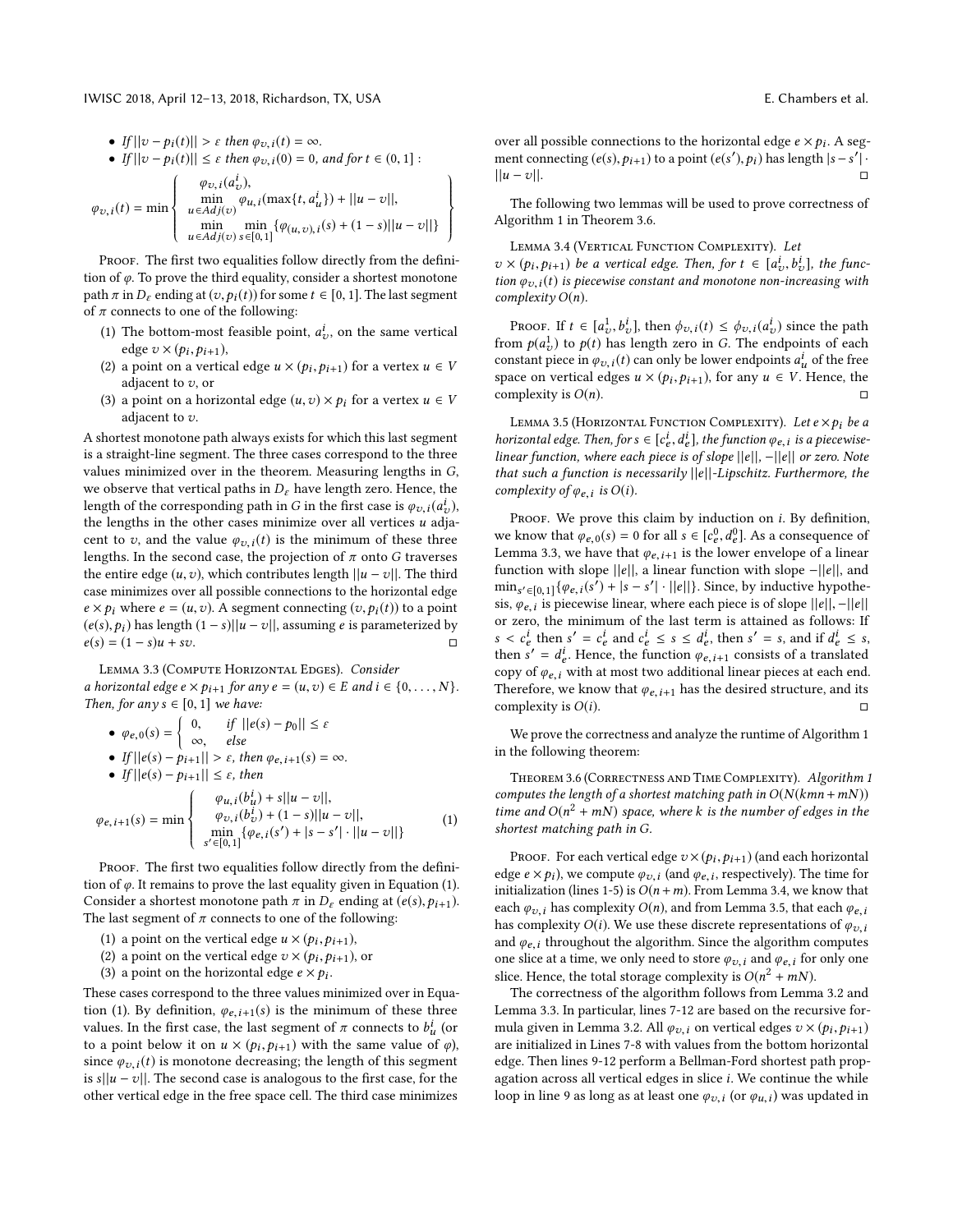lines [11](#page-2-3)[-12.](#page-2-4) Hence, the number of iterations of the while loop is  $k + 1$  (once the shortest paths are found, no improvements will be made). After all,  $\varphi_{v,i}$  have been computed in slice *i*, all  $\varphi_{e,i+1}$ are computed from the vertical edges and the horizontal edges in level *i*, according to Lemma [3.3.](#page-3-0) Lines [7](#page-2-8)[-8](#page-2-2) take  $O(n^2)$  time, lines [11-](#page-2-3)<br>12 take  $O(n)$  time, and line 14 takes  $O(i)$  time. Hence, lines 6-14 of [12](#page-2-4) take  $O(n)$  time, and line [14](#page-2-9) takes  $O(i)$  time. Hence, lines [6](#page-2-10)[-14](#page-2-9) of the algorithm take time  $O(N(n^2 + kmn + mN))$ , and thus the total<br>runtime is  $O(N(kmn + mN))$ runtime is  $O(N(kmn + mN))$ .

REMARK [1](#page-2-1). As stated, Algorithm 1 enforces monotonicity on P but not on edges of  $G = (V, E)$ . If desired, the algorithm can be modified to enforce monotonicity on the edges in E as follows: The cell complex would need to be defined using directed edges E', where<br>undirected edges in E are represented using two directed edges. The undirected edges in E are represented using two directed edges. The propagations according to Lemma [3.2](#page-2-6) need to use adjacency lists  $Adj(v) = \{(u, v) \mid (u, v) \in E'\}$ . The horizontal propagation in Lemma 3.3 needs to be adjusted by replacing equation (1) with Lemma [3.3](#page-3-0) needs to be adjusted, by replacing equation (1) with  $\varphi_{e,i+1}(s) = \min{\{\varphi_{u,i}(b_u^i) + s||u - v||, \hat{f}_{e,i}(s)\}}.$  Here,  $f_{e,i}(s) = 0$ <br>if  $e^i \le s \le d^i$ , and  $f_{e,i}(s) = s - d^i$  if  $d^i \le s$ . This formula mode if  $c_e^i \leq s \leq d_e^i$ , and  $f_{e,i}(s) = s - d_e^i$  if  $d_e^i < s$ . This formula mod-<br>els monotone proposation in the same way as in Alt and Goday [3] e e els monotone propagation in the same way as in Alt and Godau [\[3\]](#page-6-16), just that in addition to reachability we propagate the length of a G-shortest path.

# <span id="page-4-0"></span>4 MATCH TO CONCATENATION OF SHORTEST PATHS

In this section, we are interested in matching the path  $P$  to a concatenation of shortest paths in G. We consider two variants of the problem, one that minimizes the number of shortest paths that are concatenated, the other that minimizes the Fréchet distance  $\delta_F$ .

PROBLEM 2 (MIN-k). Given a parameter  $\varepsilon \geq 0$ , find a path Q in G that is a concatenation of the smallest number of shortest paths in G, such that  $\delta_F(P,Q) \leq \varepsilon$ .

PROBLEM 3 (MIN- $\varepsilon$ ). Given a parameter  $k \geq 1$ , find a path Q in G that is a concatenation of at most k shortest paths in G, such that the Fréchet distance between P and Q is minimized.

In this section, we assume that the paths in G must begin and end at a vertex. We begin by exploring the case where  $k = 1$  in Section [4.1,](#page-4-1) then consider the more general case in Section [4.2](#page-5-1) and Section [4.3.](#page-5-2) Allowing paths to start or end anywhere on an edge makes the problem considerably harder. We sketch approximation algorithms for this case in Section [5.](#page-5-0)

#### <span id="page-4-1"></span>4.1 Matching to Shortest Paths

As a warm-up, we consider the min- $\varepsilon$  problem for the case where  $k = 1$ , i.e., we wish to find a shortest path Q in G that minimizes the Fréchet distance to P, among all shortest paths in G that start and end at vertices in V.

First, we compute an implicit representation of all shortest paths between all pairs of vertices in  $V$ , by running Dijkstra's shortest path algorithm for each  $s \in V$  as a source vertex. Shortest paths with a common start vertex are stored in a shortest path directed acyclic graph (DAG); note that while algorithms usually assume uniqueness of shortest paths and store only a tree, we wish to keep all possible shortest paths since we must store all of them in order to consider their Fréchet distance to P. The shortest path DAGs are computed and stored for each  $s \in V$  as a source vertex, in total in  $O(n(m + n \log n))$  time and  $O(n^2)$  space.<br>Then we need to compute the Fréch

Then, we need to compute the Fréchet distance between P and each shortest path, in order to identify the minimum distance. We batch these computations by computing the Fréchet distance between a path and the entire shortest path DAGs. The following lemma and the resulting corollaries show that distances between shortest path prefixes and prefixes of  $P$  can be computed efficiently in a batched manner. We state these results for a general DAG with a single root – We note that a more general version of Lemma [4.1](#page-4-2) (which is between two DAGs) has already been observed in [\[10\]](#page-6-17). We include the proof here for our version for completeness.

<span id="page-4-2"></span>LEMMA 4.1. Let  $T = (V_T, E_T)$  be a DAG with a root r and  $|E_T|$  =  $m<sub>T</sub>$ . Let P be a polygonal path with vertices  $p<sub>0</sub>, p<sub>1</sub>, ..., p<sub>N</sub>$ . A path in T from the root to a leaf, that has the smallest Fréchet distance to P, can be computed in  $O(m_T N \log(m_T + N))$  time.

PROOF. This is a simple modification of Alt and Godau's computation of the Fréchet distance for two polygonal paths [\[3\]](#page-6-16), and a special case of the map-matching setting considered in [\[2\]](#page-6-1). For fixed  $\varepsilon > 0$ , we compute the free space in  $T \times P$ . We then propagate reachability information from  $(r, p_0)$  in dynamic programming fashion in this free space. Starting with filling reachability information in  $r \times P$ , we then propagate the reachability monotonically across both  $T$  and  $P$ , traversing  $T$  in an order determined by a topological sort of T, and P from  $p_0$  to  $p_N$ . For each edge  $(u, v) \in E_T$ , the reachable points in  $(u, v) \times P$  are computed by straight-forward propagation from the reachable points in  $u \times P$ . But since v may have multiple incoming edges, the reachability information for  $v \times P$ is then computed as the union of all the propagated reachability information for all  $(u, v) \in E_T$ . It takes time and space  $O(m_T N)$  to solve the decision problem. With parametric search [\[2,](#page-6-1) [3\]](#page-6-16), the path in T from the root to a leaf, that has the smallest Fréchet distance to P, can be found in  $O(m_T N \log(m_T + N))$  time.

For fixed  $\varepsilon > 0$ , the algorithm described in the proof of Lemma [4.1](#page-4-2) does in fact compute reachability information for all paths starting in the root of  $T$  and all prefixes of  $P$ :

<span id="page-4-3"></span>COROLLARY 4.2. Let  $T = (V_T, E_T)$  be a DAG with a root r and  $|E_T| = m_T$ , and let  $\varepsilon > 0$ . In  $O(m_T N)$  time, one can compute for all points  $g \in T$  and  $p \in P$  whether there exists a path  $Q_{r,q}$  in G from r to g such that  $\delta_F(Q_{r,q}, P[p_0, p]) \leq \varepsilon$ .

And in fact, reachability can be computed efficiently if either the start point of the path  $P$  or the start point of a corresponding path in  ${\cal T}$  is allowed to vary along an edge:

COROLLARY 4.3. Let  $T = (V_T, E_T)$  be a DAG with root r, and let  $|E_T| = m_T$  and  $\varepsilon > 0$ . The following can be computed in  $O(m_T N)$  time:

- (i) The existence of a path  $Q_{r,g}$  in the graph G from r to g such that  $\delta_F(Q_{r,q}, P[x,p]) \leq \varepsilon$ , for each triple  $q \in T$ ,  $p \in P$ , and  $x \in (p_0, p_1).$
- (ii) The existence of a path  $Q_{x,g}$  in G from x to g such that  $\delta_F(Q_{x,q}, P[p_0, p]) \leq \varepsilon$ , for each triple  $g \in T$ ,  $p \in P$ , and  $x \in (r, v)$ , where  $(r, v)$  is the only edge incident on the root.

PROOF. For (i), a simple modification of the reachability initialization step in the proof of Lemma [4.1](#page-4-2) results in computing reachability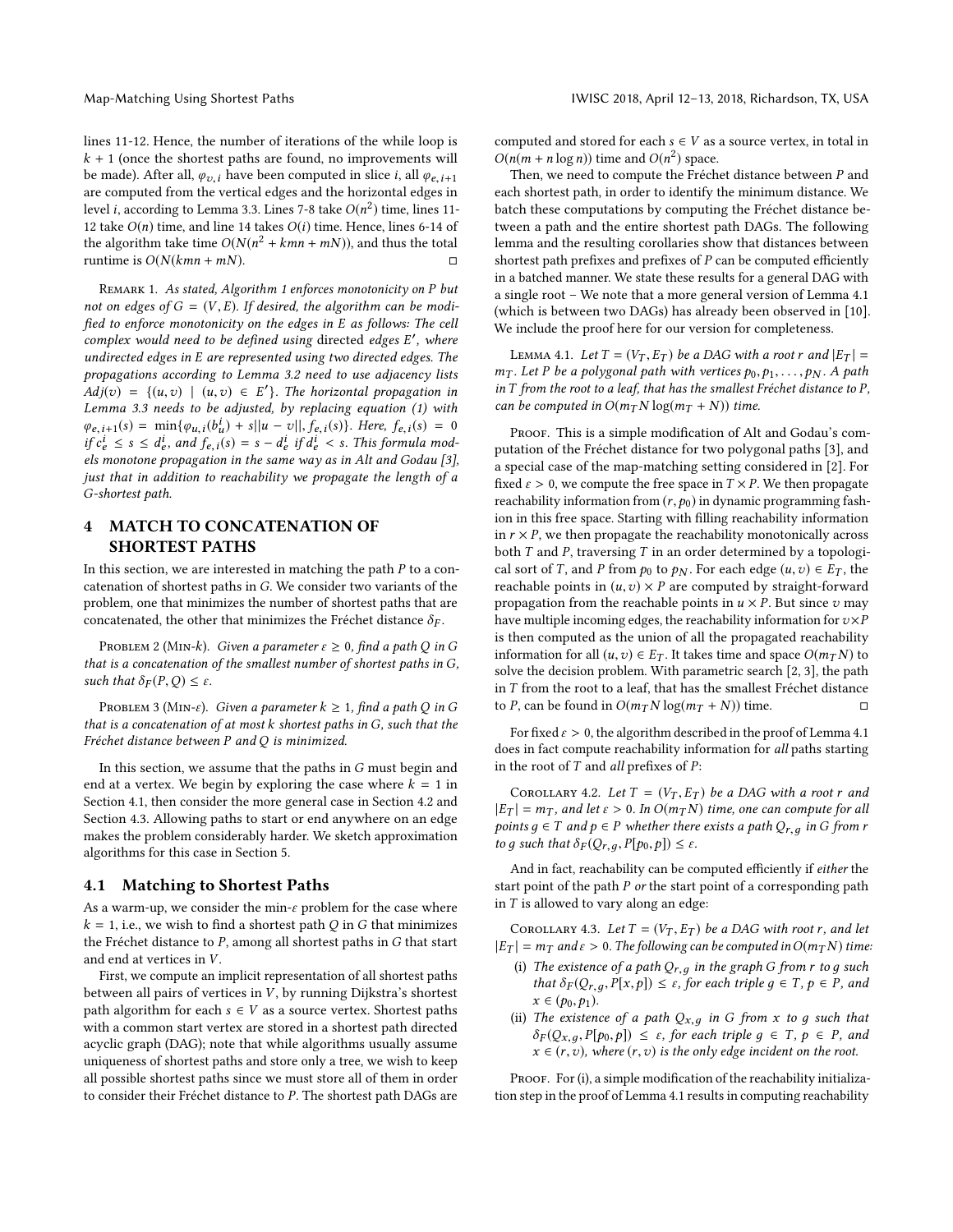from  $(r, x)$  for any  $x \in (p_0, p_1)$ . For (ii), if  $q \notin (r, v)$ , then a simple modification of the reachability initialization step in the proof of Lemma [4.1](#page-4-2) results in computing reachability from any  $x \in (r, v)$ . If both x and g are on the same edge  $(r, v)$ , then we compute the reachability in  $(r, v) \times P$  directly. reachability in  $(r, v) \times P$  directly.

We apply Lemma [4.1](#page-4-2) to the shortest path DAG  $T_s$  for each start vertex  $s \in V$ . We compute a shortest path in  $T_s$  that has the smallest Fréchet distance to P in  $O(mN \log(m+N))$  time. Repeating this for each source vertex, and accounting for running Dijkstra's algorithm in the beginning, results in a total runtime of  $O(nmN \log(m + N))$ and  $O(n(n + N))$  space. We summarize our result:

THEOREM 4.4 (MATCHING TO SHORTEST PATH). A path Q that minimizes the Fréchet distance to  $P$ , among all shortest paths in  $G$  that start and end at vertices in V, can be computed in  $O(nmN \log(m+N))$ and  $O(n(n + N))$  space.

#### <span id="page-5-1"></span>4.2 The Min-k Problem

In this section, we solve the min-k problem: For fixed  $\varepsilon \geq 0$ , we wish to find a path Q that is a concatenation of the smallest number of shortest paths in G such that  $\delta_F(P,Q) \leq \varepsilon$ . We require that all shortest paths start and end at vertices in  $V$ .

Auxiliary Graph. We build an auxiliary graph  $G' = (V', E')$  as lowe. The set of vertices are ordered pairs of a vertex in V and a follows. The set of vertices are ordered pairs of a vertex in V and a<br>vertex in P formally  $V' = \{(x, b) | x \in V : a \in \{0, ..., N\}\}\$ vertex in P, formally  $V' = \{(v, p_i) \mid v \in V, i \in \{0, ..., N\}\}\)$ . There is an edge between  $\langle u, p_i \rangle$  and  $\langle v, p_j \rangle$ , if there is a shortest path Q in G from  $u$  to  $v$  such that the Fréchet distance between  $P[i, j]$  and  $Q$ is at most  $\varepsilon$ . Formally,  $E' = \{(\langle u, p_i \rangle, \langle v, p_j \rangle) | 0 \le i \le j \le N, \text{ and}$ <br>there is a shortest path O from u to zin G such that  $\delta_{\infty}(Q, pl_i, i) \le j$ there is a shortest path Q from u to v in G such that  $\delta_F(Q, P[i, j]) \leq$  $ε$ }. We have  $|V'| = nN$  and  $|E'| ∈ O(n^2N^2)$ .<br>This auxiliary graph can be constructed s

This auxiliary graph can be constructed as follows: We compute all shortest path DAGs  $T_u$  by running Dijkstra's shortest path algorithm for every  $u \in V$ . For fixed  $u \in V$  and  $i \in \{0 \le i \le N\}$ , we use Corollary [4.2](#page-4-3) to compute the reachability information. For each  $v \in V$  and  $i \leq j \leq N$ , we can then read off whether there exists a shortest path in G from u to v such that  $\delta_F(Q_{u,v}, P[i, j]) \leq \varepsilon$ . This determines whether  $(\langle u, p_i \rangle, \langle v, p_j \rangle) \in E'$ . The runtime is  $O(n(m + n \log n))$  to compute all shortest path DAGs  $O(mN)$  to  $O(n(m + n \log n))$  to compute all shortest path DAGs,  $O(mN)$  to compute the edges for fixed u and i, and hence  $O(n(mN^2 + n \log n))$ time total to compute  $E'$ .

Algorithm. We can now solve our problem by finding a shortest path in G', starting at any vertex  $\langle u, p_0 \rangle$  for any  $u \in V$  and ending at any vertex  $\langle v, p_N \rangle$ . We connect a super-source  $\hat{s}$  to all  $\langle u, p_0 \rangle$  for any  $u \in V$ . Since the length of the path is determined by the number of edges, we can compute such shortest paths by running breadth-first search from  $\hat{s}$  in time  $O(|V'| + |E'|) = O(n^2 N^2)$ . The total runtime is<br>dominated by the time  $O(n(mN^2 + n \log n))$  to compute the auxiliary dominated by the time  $O(n(mN^2 + n \log n))$  to compute the auxiliary<br>graph We cummarize our result in the following theorem: graph. We summarize our result in the following theorem:

THEOREM 4.5 (MIN-k). For fixed  $\varepsilon \geq 0$ , a path Q that is a concatenation of the smallest number of shortest paths in G such that  $\delta_F(P,Q) \leq \varepsilon$  can be computed in  $O(n(mN^2 + n \log n))$  time and  $O(n^2N^2)$  space.

#### <span id="page-5-2"></span>4.3 Min-ε

Next, we show how we can use our solution for the min-k problem described in Section [4.2,](#page-5-1) in order to develop a solution for the min- $\varepsilon$  problem. For fixed  $k \geq 2$ , we wish to find a path Q that is a concatenation of at most k shortest paths in G such that  $\delta_F(P,Q)$  is minimized. Again, we require that all shortest paths start and end at vertices in V.

Let  $k \geq 2$  be fixed. We modify the algorithm described in Sec-tion [4.2](#page-5-1) to serve as a decision procedure for a given  $\varepsilon \geq 0$ : Return true if a shortest path exists of length  $\leq k$ , and false otherwise. We optimize  $\varepsilon$  by performing a binary search on a superset of the *criti*cal values for  $\varepsilon$ , which are values for which solutions to the decision procedure changes combinatorially. These combinatorial changes are caused by combinatorial changes in the free space diagram for a shortest path  $Q$  and  $P$ ; see Alt and Godau [\[3\]](#page-6-16). We consider all possible critical values within each free space cell and across pairs of free space cells. Possible critical values are those  $\varepsilon$  for which are  $O(n^2N + N^2n)$  such values that constitute a superset of the combinatorial changes that affect our decision procedure. We sort  $u_{\mu}^{i} = b_{\nu}^{j}$  or  $c_{e}^{i} = d_{e}^{j}$  for  $u, v \in V, e \in E$ , and  $j = i$  or  $j = i + 1$ . There  $O(n^{2}N + N^{2}n)$  such values that constitute a superset of the combinatorial changes that affect our decision procedure. We sort these critical values in  $O((n^2N + N^2n) \log(n+N))$  time and perform<br>a binary search using the decision procedure, which results in a a binary search using the decision procedure, which results in a total runtime of  $O(n(mN^2 + n \log n) \log(n + N))$ . We summarize our result as follows.

THEOREM 4.6 (MIN- $\varepsilon$ ). For fixed  $k \ge 0$ , a path Q that is a concatenation of at most k shortest paths in G such that  $\delta_F(P,Q)$  is minimized, can be computed in  $O(n(mN^2 + n \log n) \log(n + N))$  time and  $O(n^2)$  $<sup>2</sup>$ ) space.</sup>

# <span id="page-5-0"></span>5 APPROXIMATION ALGORITHM FOR k-SP WITHOUT VERTEX-CONSTRAINT

In this section, we consider the more general version of the  $k$ shortest path problem where there is no vertex-constraint. Let  $|G|$ denote the underlying space of G, consisting of all points, including those in the interior of edges, in G. We say that a path  $Q \subset |G|$ in  $G$  is a  $k$ -SP if it can be partitioned into  $k$  consecutive pieces  $Q = Q_1 \circ Q_2 \cdots \circ Q_k$  such that each  $Q_i$  is a shortest path between<br>its two endpoints in  $|G|$ . Let  $P = IP$ ,  $P$ , let a k-partitioning its two endpoints in  $|G|$ . Let  $P = \{P_1, \ldots, P_k\}$  be a k-partitioning<br>of the underlying space  $|P|$  of the polygonal curve  $P$ ; that is  $|P|$ of the underlying space |P| of the polygonal curve P; that is,  $|P| =$  $P_1 \circ P_2 \cdots \circ P_k$  with  $P_i$  and  $P_j$  disjoint in their interior for all  $i \neq j$ . We say that the graph G has a  $(k, \varepsilon)$ -matching for P if there exists a k-SP  $Q = Q_1 \circ Q_2 \cdots \circ Q_k$  and a k-partitioning  $P = \{P_1, P_2, \ldots, P_k\}$ <br>of P such that for any  $i \in [1, k]$  the Fréchet distance is bounded of P such that for any  $i \in [1, k]$ , the Fréchet distance is bounded:  $\delta_F(Q_i, P_i) \leq \varepsilon$ . (Note that this also implies that  $\delta_F(Q, P) \leq \varepsilon$ .) We refer to endpoints of each path in Q and in P as hreak-points. Note refer to endpoints of each path in  $Q$  and in  $P$  as *break-points*. Note that the break-points could lie in the interior of edges in G or in P.

PROBLEM 4. Given k and  $\varepsilon > 0$ , the goal is to decide whether there exists a k-SP  $Q = Q_1 \circ Q_2 \cdots \circ Q_k$  and a k-partitioning  $P =$  ${P_1, P_2, \ldots, P_k}$  of P such that for any  $i \in [1, k]$ , the Fréchet distance<br>is bounded:  $\delta_{\Gamma}(O \colon P_i) \leq \varepsilon$ is bounded:  $\delta_F(Q_i, P_i) \leq \varepsilon$ .

This general version of the problem seems to be much more challenging. For example, consider Figure [3.](#page-6-18) Suppose we already know that point  $p_0$  should be matched to some point on edge  $e_1$  =  $(u_1, u_2)$ , and the last point  $p_N$  should be matched to some point on edge  $e_2 = (w_1, w_2)$ . Let  $\pi_1$  be a shortest path from  $u_1$  to  $w_1$ ,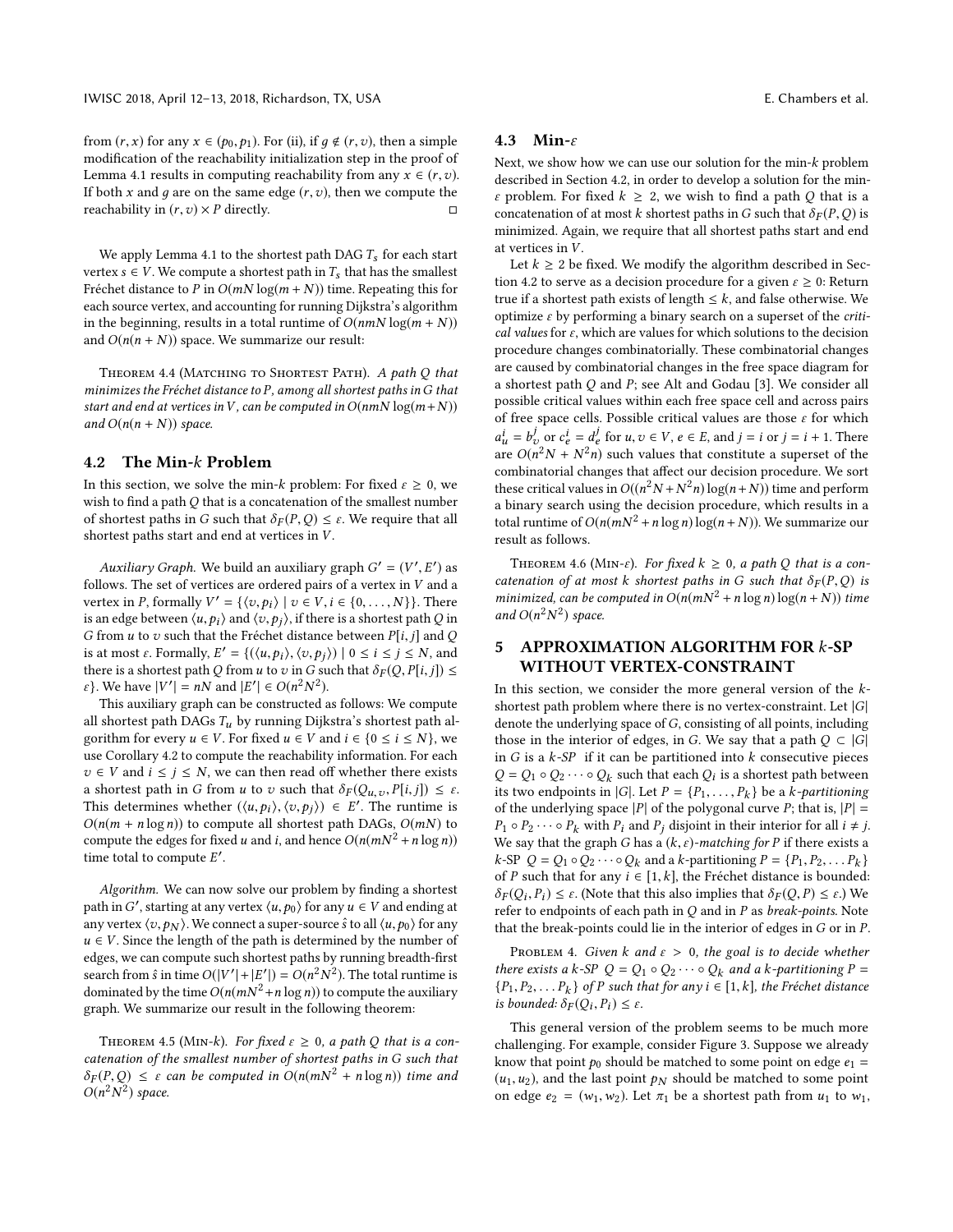and  $\pi_2$  be a shortest path from  $u_2$  to  $w_2$ . We need to compute a shortest path starting in some  $u \in e_1$  and ending in some  $w \in e_2$ whose Fréchet distance to P is at most  $\varepsilon$ . However, whether the path  $u \rightarrow \pi_1 \rightarrow w$  or the path  $u \rightarrow \pi_2 \rightarrow w$  is shortest depends on the positions of both u and w. Hence, the end point w depends on the starting point  $u$ , which makes developing a dynamic programming strategy challenging.

In this section, we focus on approximation algorithms. We say that an algorithm is an  $(\alpha, \beta)$ -approximation for the  $(k, \varepsilon)$ -matching problem, if it computes an  $(\alpha k, \beta \varepsilon)$ -matching for the path P whenever there exists a  $(k, \varepsilon)$ -matching for P in G. In what follows, we describe such an approximation algorithm, where the input satisfies the following mild assumption:

**Assumption-R:** For the optimal  $k$ -SP  $O$ , there is no U-turn in the interior of an edge. Equivalently, for a break-point  $s_i$ connecting shortest path pieces  $Q_i$  and  $Q_{i+1}$ , if  $s_i$  is in the interior of edge  $e = (u, z)$  then  $Q_i \cap Q_{i+1} \cap e = Is_i$ interior of edge  $e = (u, v)$ , then  $Q_i \cap Q_{i+1} \cap e = \{s_i\}$ .

<span id="page-6-19"></span>THEOREM 5.1 (APPROXIMATION THEOREM). Let P be a polygonal path and  $G = (V, E)$  be a graph satisfying Assumption-R, there is a  $(2, 2)$ -approximation algorithm for the  $(k, \varepsilon)$ -matching problem with running time  $O(nmN^2)$ , where  $n = |V|$ ,  $m = |E|$ , and  $N = |P|$ .

To prove Theorem [5.1,](#page-6-19) we solve a version of the  $k$ -matching problem for which we require that all break-points in the  $k$ -SP  $Q$ , other than the start point and endpoint, have to be vertices from the graph G. We call this the G-restricted  $(k, \varepsilon)$ -matching problem for P. Theorem [5.1](#page-6-19) follows immediately from the two propositions below. The proofs of these propositions are in the full version of this paper.

PROPOSITION 5.2. If there is a  $(k, \varepsilon)$ -matching between P and G, where the input satisfies Assumption-R, then there is a G-restricted  $(2k, \varepsilon)$ -matching between P and G.

PROPOSITION 5.3. Given a polygonal path P and a graph  $G =$  $(V, E)$ , there is a  $(1, 2)$ -approximation algorithm for the G-restricted  $(k, \varepsilon)$ -matching problem whose running time is  $O(nmN^2)$ , where  $n = |V|$  and  $N = |P|$  $|V|, m = |E|, and N = |P|$ .

## 6 DISCUSSION AND FUTURE WORK

<span id="page-6-18"></span>In this paper, we present the first algorithms for map matching where we restrict possible matching candidates to consist of shortest paths in the graph. This variant arises naturally given the nature of GPS data, as many routing algorithms prefer certain types of paths;



Figure 3: The path  $u \sim \pi_1 \sim w$  or the path  $u \sim \pi_2 \sim w$  may be shortest, depending on the positions of  $u$  and  $w$ , where  $w$ depends on u.

shortest paths are natural in this setting, but similar algorithms could be investigated in more complex settings, such as least costs roads or shortest travel time paths.

We are able to give exact algorithms for the case where shortest paths go between vertices in the graph; however, these techniques will not generalize to give exact algorithms when the shortest paths begin or end in the middle of an edge. Even our approximation for this setting does not allow the two consecutive shortest paths to reverse in the middle of an edge. Further investigation and extensions of these algorithms, as well as improved running time, are perhaps the next natural area of investigation in this work.

# Acknowledgements

The authors would like to acknowledge the generous support of the National Science Foundation under grants IIS-1319944, CCF-1054779, CCF-1614562, CCF-1618605, CCF-1618247, and CCF-1618469.

#### **REFERENCES**

- <span id="page-6-0"></span>[1] Mahmuda Ahmed and Carola Wenk. 2012. Constructing Street Networks from GPS Trajectories. In Algorithms–ESA 2012. Springer, 60–71.
- <span id="page-6-1"></span>[2] Helmut Alt, Alon Efrat, Günter Rote, and Carola Wenk. 2003. Matching Planar Maps. Journal of Algorithms 49 (2003), 262–283.
- <span id="page-6-16"></span>[3] Helmut Alt and Michael Godau. 1995. Computing the Fréchet Distance between Two Polygonal Curves. Int. J. Comput. Geometry Appl. 5 (1995), 75-91.
- <span id="page-6-12"></span>[4] Theo A Arentze and Harry J.P Timmermans. 2004. A learning-based transportation oriented simulation system. Transportation Research Part B: Methodological 38, 7 (2004), 613 – 633.<https://doi.org/10.1016/j.trb.2002.10.001>
- <span id="page-6-13"></span>[5] Michael Balmer, Kay Axhausen, and Kai Nagel. 2006. Agent-Based Demand-Modeling Framework for Large-Scale Microsimulations. Transportation Research Record: Journal of the Transportation Research Board 1985 (2006), 125–134. [https:](https://doi.org/10.3141/1985-14) [//doi.org/10.3141/1985-14](https://doi.org/10.3141/1985-14)
- <span id="page-6-2"></span>[6] Sotiris Brakatsoulas, Dieter Pfoser, Randall Salas, and Carola Wenk. 2005. On Map-matching Vehicle Tracking Data. In Proc. 31st VLDB Conf. 853-864.
- <span id="page-6-3"></span>[7] Wilner Ciscal-Terry, Mauro Dell'Amico, Natalia Selini Hadjidimitriou, and Manuel Iori. 2016. An analysis of drivers route choice behaviour using GPS data and optimal alternatives. Journal of Transport Geography 51 (2016), 119– 129.
- <span id="page-6-11"></span>[8] Maurice Fréchet. 1906. Sur quelques Points du Calcul Fonctionnel. Rendiconti del Circolo Matematico di Palermo 22, 1 (1906), 1–74.
- <span id="page-6-10"></span>[9] Amin Gheibi, Anil Maheshwari, and Jörg-Rüdiger Sack. 2016. Minimizing Walking Length in Map Matching. In Topics in Theoretical Computer Science: The First IFIP WG 1.8 International Conference, M. T. Hajiaghayi and M. R. Mousavi (Eds.). 105–120.
- <span id="page-6-17"></span>[10] Sariel Har-Peled and Benjamin Raichel. 2014. The Fréchet Distance Revisited and Extended. ACM Trans. Algorithms 10, 1 (Jan. 2014), 3:1–3:22.
- <span id="page-6-14"></span>[11] Mithilesh Jha, Samer Madanat, and Srinivas Peeta. 1998. Perception updating and day-to-day travel choice dynamics in traffic networks with information provision. Transportation Research Part C: Emerging Technologies 6, 3 (1998), 189 – 212. [https://doi.org/10.1016/S0968-090X\(98\)00015-1](https://doi.org/10.1016/S0968-090X(98)00015-1)
- <span id="page-6-6"></span>[12] Yin Lou, Chengyang Zhang, Yu Zheng, Xing Xie, Wei Wang, and Yan Huang. 2009. Map-Matching for Low-Sampling-Rate GPS Trajectories. In Proc. 17th ACM SIGSPATIAL Int. Conf. Advances in Geographic Information Systems. 352–361.
- <span id="page-6-8"></span>[13] Paul Newson and John Krumm. 2009. Hidden Markov Map Matching Through Noise and Sparseness. In Proc. 17th ACM SIGSPATIAL Int. Conf. Advances in Geographic Information Systems. 336–343.
- <span id="page-6-15"></span>[14] Carlo Prato and Shlomo Bekhor. 2006. Applying Branch-and-Bound Technique to Route Choice Set Generation. Transportation Research Record: Journal of the Transportation Research Board 1985 (2006), 19–28.<https://doi.org/10.3141/1985-03>
- <span id="page-6-7"></span>[15] Mohammed Quddus and Simon Washington. 2015. Shortest path and vehicle trajectory aided map-matching for low frequency GPS data. Transportation Research Part C: Emerging Technologies 55 (2015), 328–339.
- <span id="page-6-9"></span>[16] Piotr Szwed and Kamil Pekala. 2014. An Incremental Map-Matching Algorithm Based on Hidden Markov Model. In Artificial Intelligence and Soft Computing. 579–590.
- <span id="page-6-4"></span>[17] Muhammad Reaz Uddin, Chinya Ravishankar, and Vassilis J. Tsotras. 2011. A System for Discovering Regions of Interest from Trajectory Data. In Advances in Spatial and Temporal Databases. Springer, 481–485.
- <span id="page-6-5"></span>[18] Jing Yuan, Yu Zheng, Chengyang Zhang, Wenlei Xie, Xing Xie, and Yan Huang. 2010. T-Drive: Driving Directions Based on Taxi Trajectories. In Proc. 18th ACM SIGSPATIAL Int. Conf. Advances in Geographic Information Systems. 99–108.